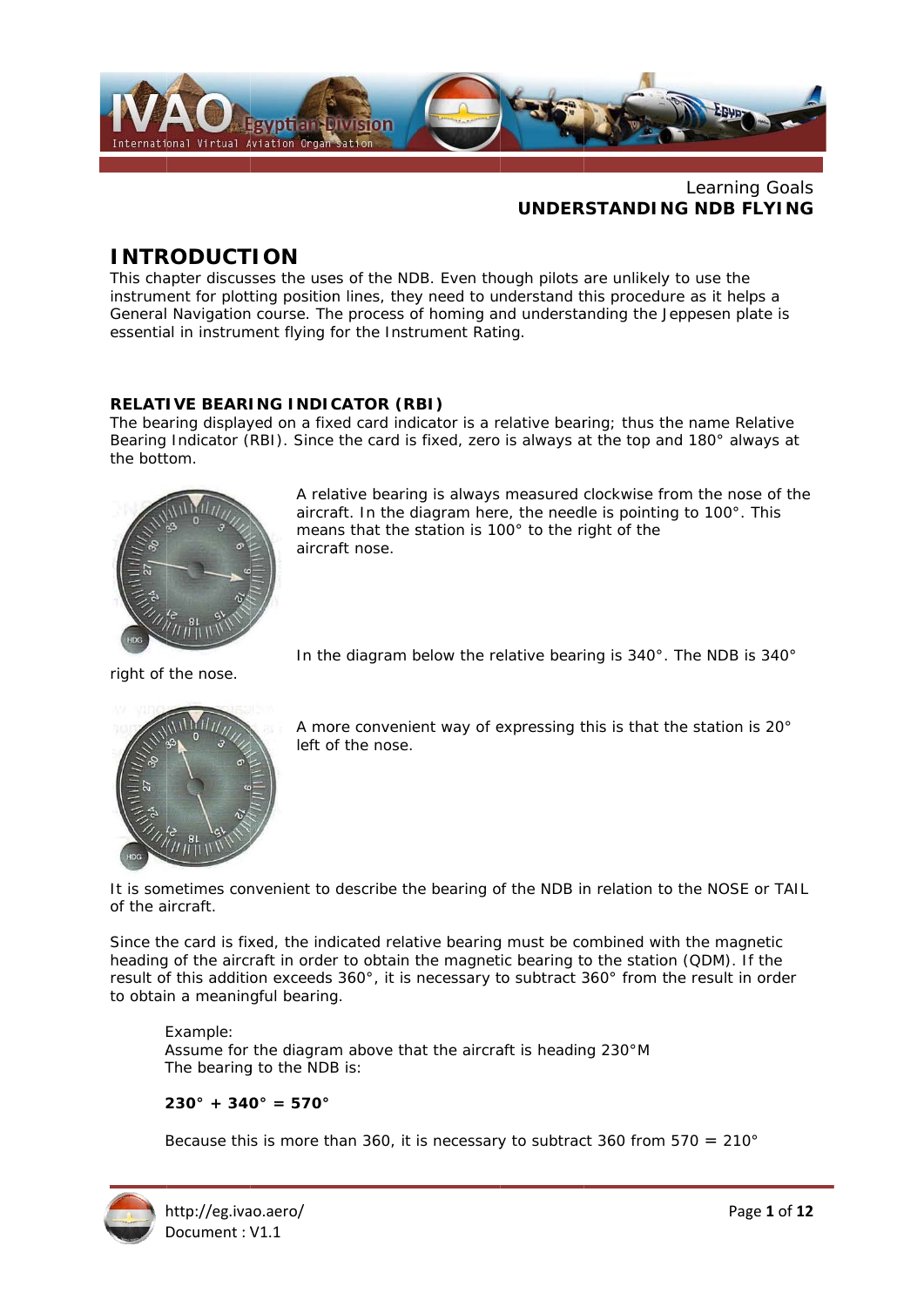The ODM is  $210^\circ$ 

This means the QDR is 030°.

The magnetic bearing of the aircraft from the station, the QDR, is the reciprocal of the QDM. A quicker way to determine the QDM is to mentally superimpose the RBI needle onto the directional gyro. This is not very accurate, but it is a good double check for calculations. Visualize the QDR as the tail of the needle when it is mentally transferred from the RBI onto the directional gyro indicator.

#### RADIO MAGNETIC INDICATOR (RMI)

This combines the Relative Bearing Indicator and Remote Indicating Gyro Compass into a single instrument, with the compass card being aligned automatically with Magnetic North. In the diagram below:

- $\triangleright$  The heading is 332°M.
- > The VOR or ADF can be indicated by either pointer depending upon the switching.
- > The QDM is continuously indicated by the arrow head of the pointer.<br>> The QDR is continuously indicated under the tail.
- 



This is now the most common type of presentation.

If the double pointer represents the ADF then the QDM is 300' and the QDR is 120'.

# **ADF BEARING**

The procedure for obtaining an ADF bearing is:

- $\triangleright$  Determine the frequency, identification, and modulation of the required beacon and ensure that the aircraft is within the published (promulgated) range.
- 
- Switch on the ADF and adjust volume.<br>> Tune the frequency and identify the station.
- $\triangleright$  Select ADF on the control panel and note the bearing on the indicator.

# LINE OF POSITION (LOP) USING THE RBI

With the help of the information provided by instruments, the pilot is now able to determine the line of position along which the aircraft is situated. To draw this LOP on the chart, the pilot needs the QDR or the QTE. Assume the aircraft is on a heading of 015°M:

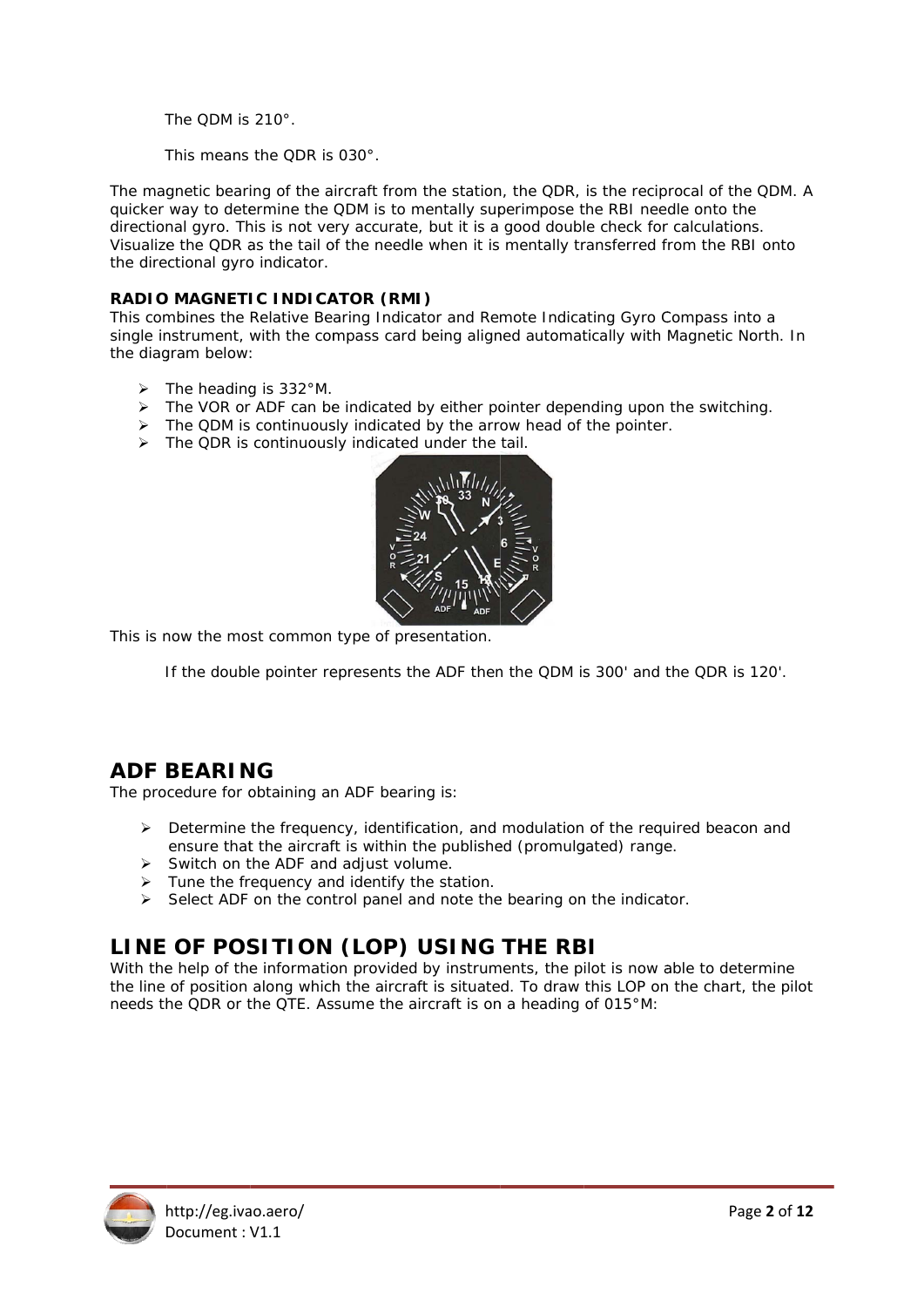

The relative bearing from the indicator is 340°.

The QDM is the relative bearing plus the heading.

 $340 + 015 = 355^{\circ}$ 

The QDR is the reciprocal, or 175°.

# LINE OF POSITION (LOP) USING THE RMI

An RMI solves the bearing automatically. The RMI continuously provides ODMs and ODRs. Magnetic Bearings can only be used on charts that are oriented to magnetic north. The Magnetic Bearings can only be used on charts that are oriented to magnetic north. The<br>beacons on most instrument charts have the direction of magnetic north attached with an arrow.



Assuming that the single pointer is the ADF:

- > The QDM is 017
- > The QDR is 197

#### **HOMI NG**

The ADF needle always points toward the station, and the easiest way to reach the beacon is to constantly fly with the needle pointing to the top of the indicator. This procedure is known as homing.

The easiest way to home to a station is to turn the aircraft in the direction of the needle until the needle points to the top of the indicator. This points the nose of the aircraft directly toward the station.

Once aimed at the station, any crosswind component displaces the aircraft to either side of the straight track to the station and the ADF needle swings away from the top of the indicator.

The pilot must then make a correction of the heading toward the needle in order to continue heading to the station.

This process must be repeated again and again, since the crosswind continues to push the aircraft away from the straight track. As a result, the path to the station is a curved one.

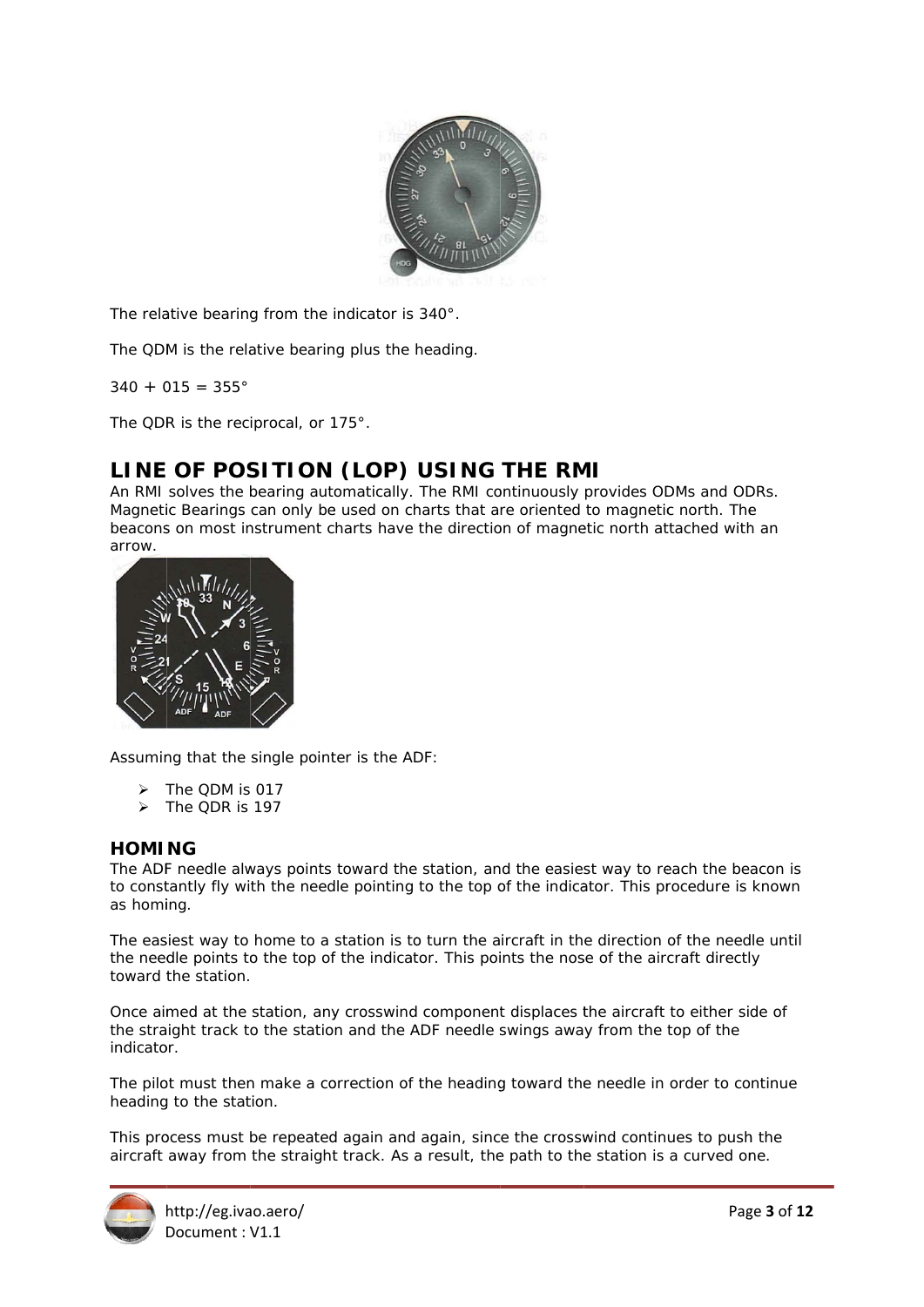

The crosswind component requires the aircraft to turn further and further into the wind in order to continue toward the station. The aircraft must turn until eventually reaching a point where the aircraft faces directly into the wind. At that point, the aircraft no longer drifts off the direct track and is now heading straight to the station. The actual curved path that results is different for each combination of crosswind and TAS. A strong crosswind component and low TAS results in a large deviation. A weak crosswind component and a high TAS results in a small deviation. Since the actual track over the ground varies with every wind and airspeed combination, there is no way to ensure that any given aircraft stays within the boundaries of an airway or approach path when homing. Homing is a very simple but extremely inefficient procedure. Because of the uncertain demands on airspace, it is not commonly used.

## **INTERCEPTING A COURSE**

To navigate with the help of ADF and NDB:

- ¾ V Visualize th e aircraft's position
- > Intercept the desired course
- > Maintain the course to or from the station

The first step is to visualize the aircraft's position. Once this is completed, intercept the desired course, which in this case is 035° inbound.

The second step is to make any turn necessary to the heading that provides a suitable intercept. Observe the instrument readings during the turn.

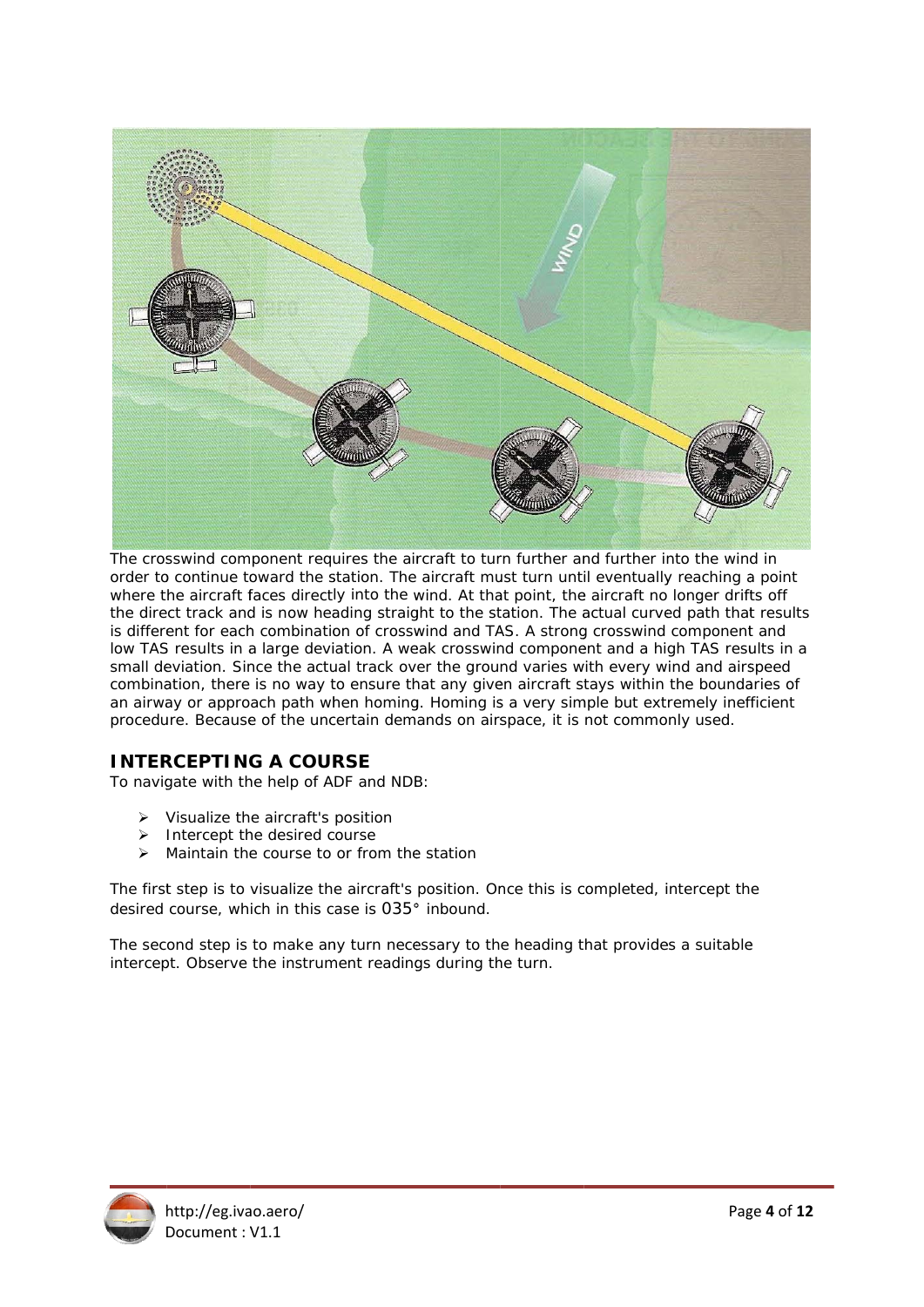## **INBOUND TO THE BEACON**



Now look at the corresponding plan view.

The heading of 090° provides an intercept angle of 55°. Since the desired QDM is 035° the aircraft is on track when the RBI indicates a relative bearing of 305° as shown in the diagram on the next page.

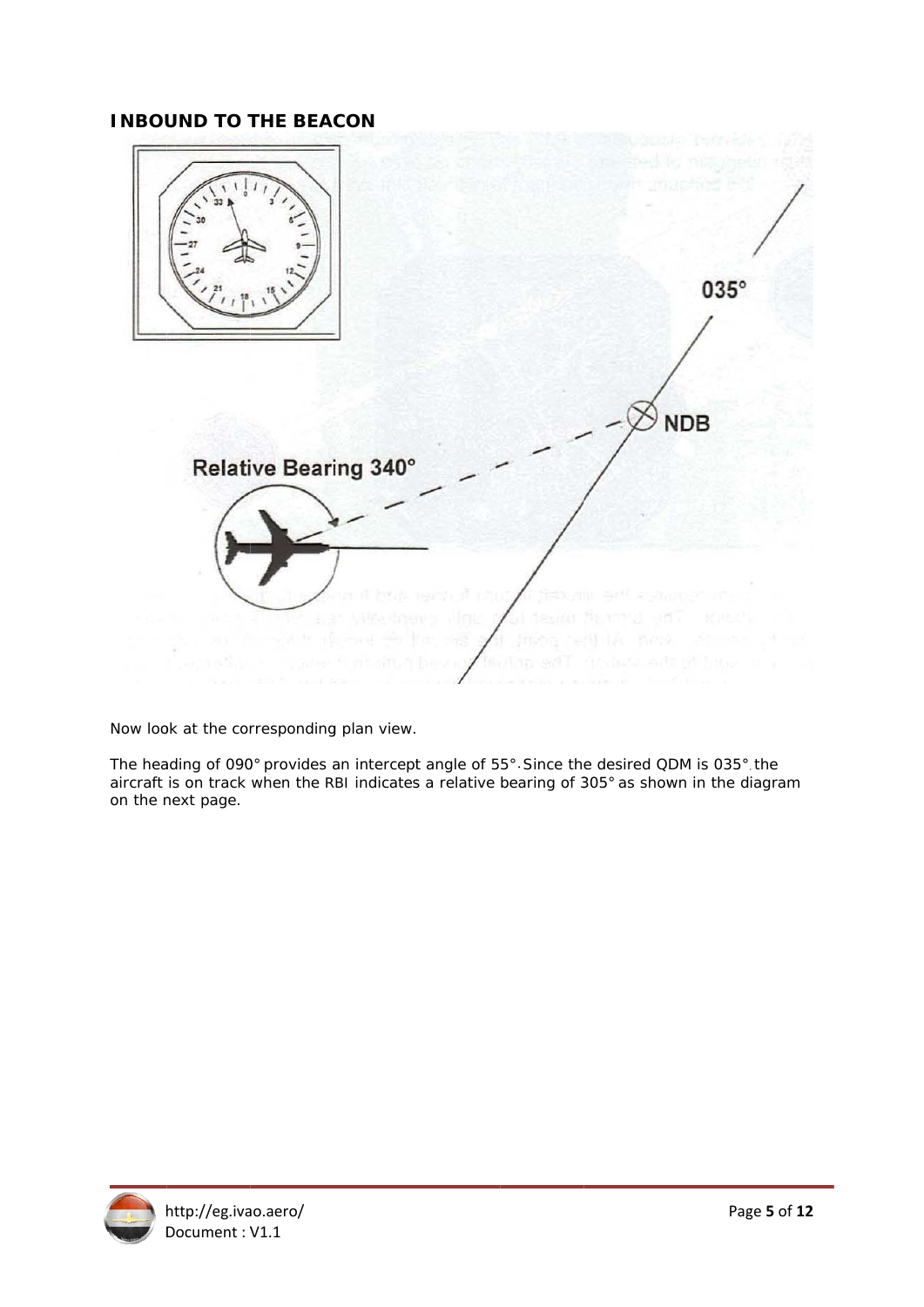

When the needle nears the desired relative bearing, in this case 305°, begin the turn toward the station. This places the aircraft on the desired inbound track. Compare with the instrument indications.

## **OUTBOUND FROM THE BEACON**

To intercept a track outbound, follow the same procedures. First of all, visualize the aircraft's position.



The relative bearing of 100° combined with the magnetic heading of 125° indicates a location North and East of the NDB.

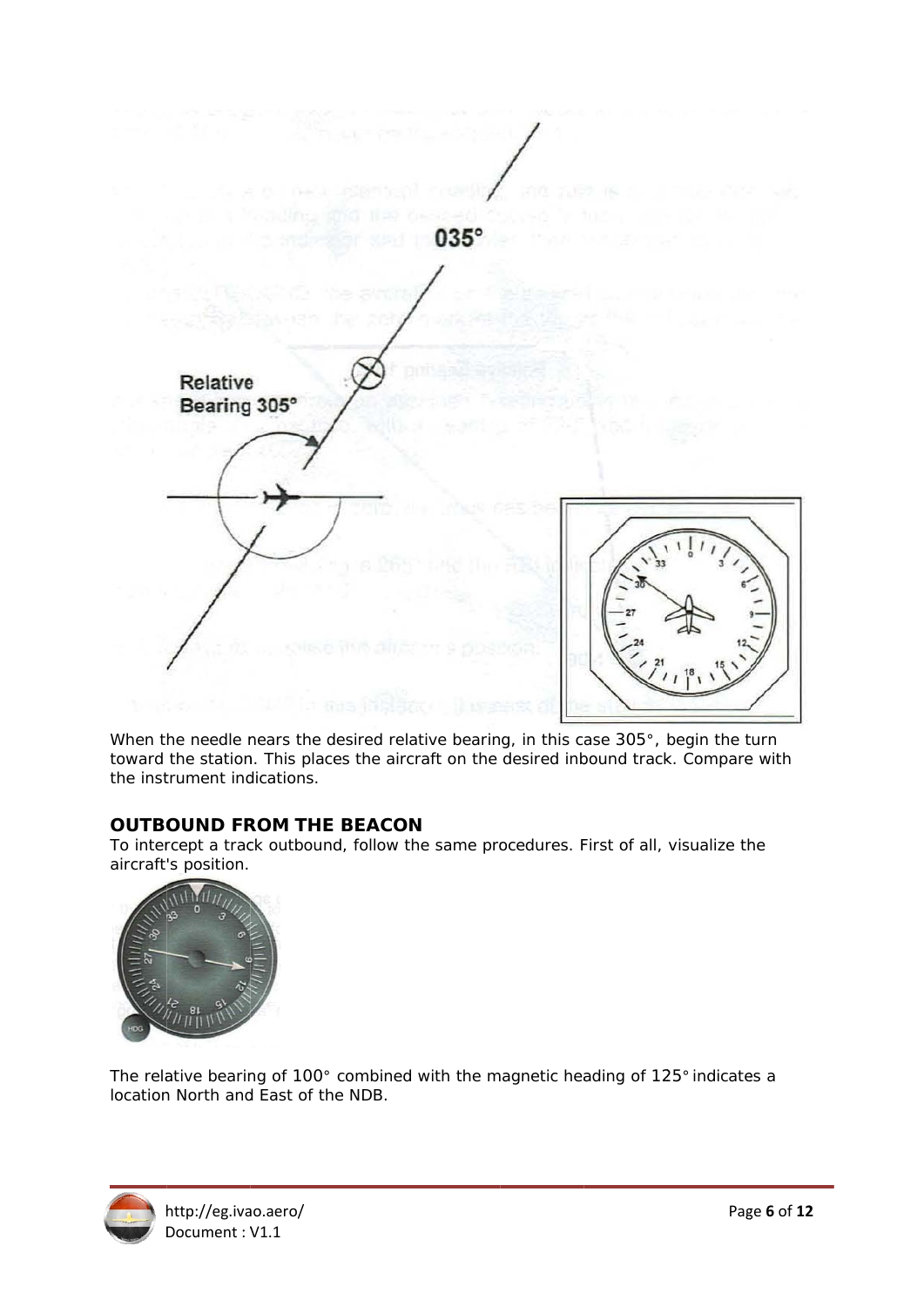

The desired track is  $050^\circ$  outbound. The intercept angle is  $40^\circ$ . When the relative bearing is 140° the aircraft has reached its outbound course. Observe the instruments' indications.

When the needle reaches 135° degrees, start turning to intercept the outbound course. Look at the instrument.

Heading 050°, with relative bearing 180°, places the aircraft on course. This heading will only maintain the course in still air. A crosswind component will require a drift correction.

**Example 1:** In order to intercept a specific course:

- > First determine the aircraft's position relative to the desired course.
- > Then establish a suitable interception angle.

Consider the following situation. To assist in visualizing the situation, draw a plan and the instrument indications.

- $\triangleright$  The aircraft is on a heading of 340°.
- $\triangleright$  The relative bearing to the NDB is 080°.
- > The required course is 090° inbound.

By maintaining a heading of  $340^{\circ}$ , the aircraft eventually intercepts the  $090^{\circ}$  course. This would be a rather untidy intercept because a turn of 110° would be required when the aircraft is on track. would be a rather untidy intercept because a turn of 110° would be required when the<br>aircraft is on track.<br>A more efficient intercept can be achieved by turning onto an initial heading of 360°, for a

90° intercept. A heading of 030° leads to a 60° intercept with the required inbound course.

Since the aircraft is on QDR 240, a heading of 060° would turn the aircraft directly toward the station, and the QDM 090 would never be intercepted.

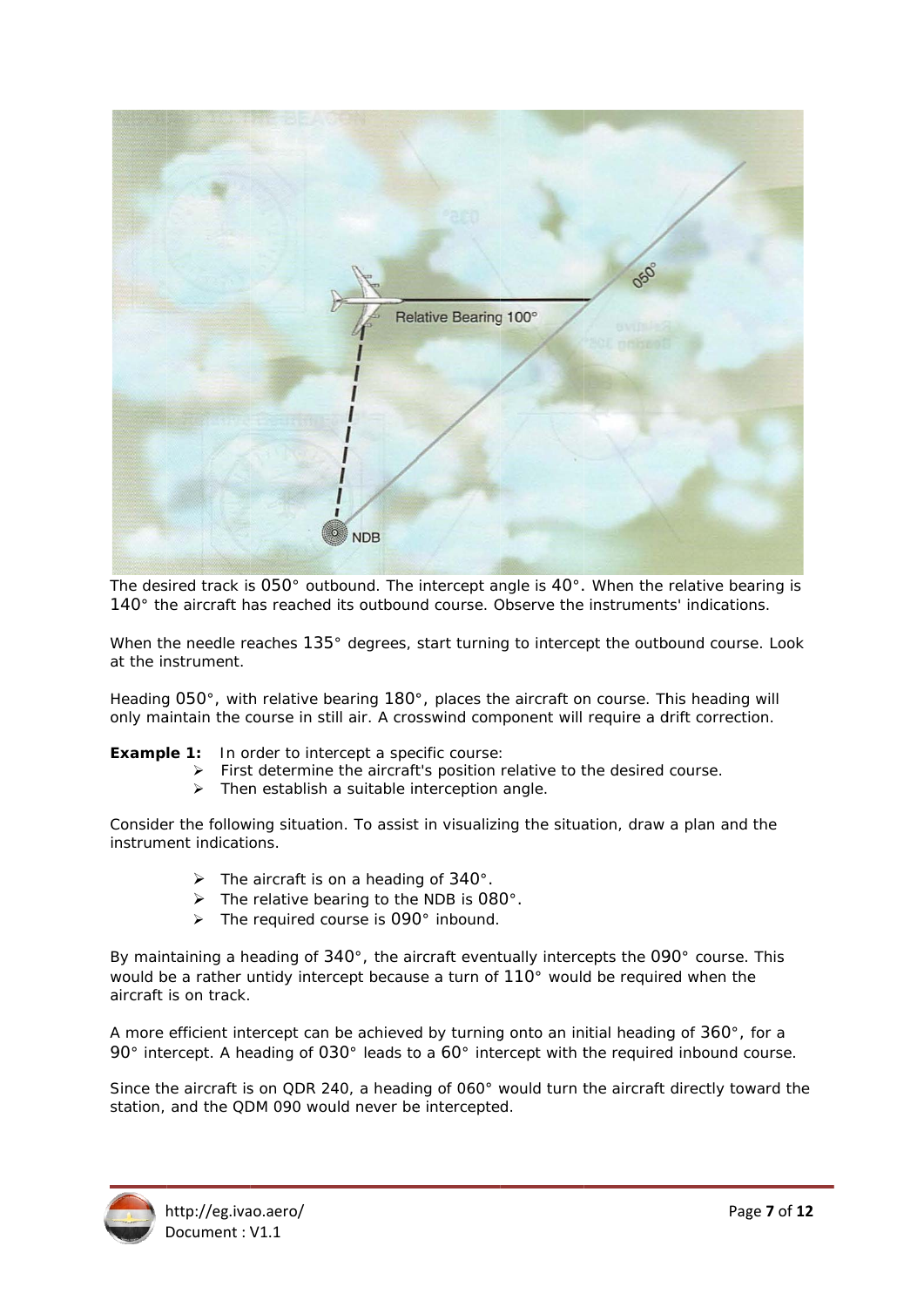Once the aircraft is on a correct intercept heading, the rule is a simple one. When the angle formed by the aircraft's heading and the desired course is the same as the angle between the zero mark at the top of the indicator and the pointer, then the aircraft is on the desired course (QDR or QDM).

When intercepting OUTBOUND, the aircraft is on the desired course when the intercept angle is the same as the angle between the zero mark at the top of the indicator and the TAIL of the needle.

To intercept a specific course from an assigned heading using this technique requires knowing the interception angle. For instance, with a heading of 220° and a clearance to intercept QDM 180, the intercept angle is  $40^\circ$ .

When the needle is 40° to the left of zero, the track has been intercepted.

The aircraft heading is 265° and the RBI indicates 005°. The aircraft Example 2: must join QDM 240 at an intercept angle of 60°.

The first step is always to visualize the aircraft's position:

- $\triangleright$  What is the QDR? In this instance, it is east of the station.
- > Which way must the aircraft turn to make the intercept, left or right?

The course is to the right of the aircraft, so a right turn has to be made for the interception.

Which heading is required in order to intercept the QDM 240 with an intercept angle of 60°?

To intercept QDM 240 at 60°, the aircraft should turn to a heading of 300°.

Maintain a heading of 300°, and observe the RBI needle.

Since this is a 60° intercept, wait until the pointer falls 60° to the left of the zero indication on RBI. Mentally superimposing the RBI needle on the directional gyro always provides a good crosscheck for the calculations. To avoid overshooting the intended course, turn a few degrees before reaching the desired QDM. Observe the instruments and initiate the turn a few degrees before reaching QDM 240. The RMI eliminates the need to do any mental calculation. It always displays the QDM under the pointer and the QDR under the tail.

The procedure of intercepting QDRs and QDMs becomes a lot easier if the pilot maintains a mental picture of where the aircraft is and where it should be.

## **TRACKING**

With no crosswind, a direct inbound course is achieved by:

- $\triangleright$  Heading the aircraft directly at the NDB
- > Maintaining the ADF needle on the nose of the aircraft.

If there is no drift, the aircraft homes straight to the NDB.

Any crosswind will cause the aircraft to be blown off track. In the cockpit, the ADF needle indicates this as it starts to move away from the top of the indicator.

To fly a straight course to the station is called TRACKING. To track to the station requires establishing a wind correction angle (WCA) to compensate for the drift caused by the crosswind. If the exact W/V is not known, then use an estimated WCA obtained from the available information (forecasts, pilot reports, etc.). Remember that the higher the crosswind, the greater the WCA and, for the same crosswind, slower aircraft must establish a greater WCA than faster aircraft.

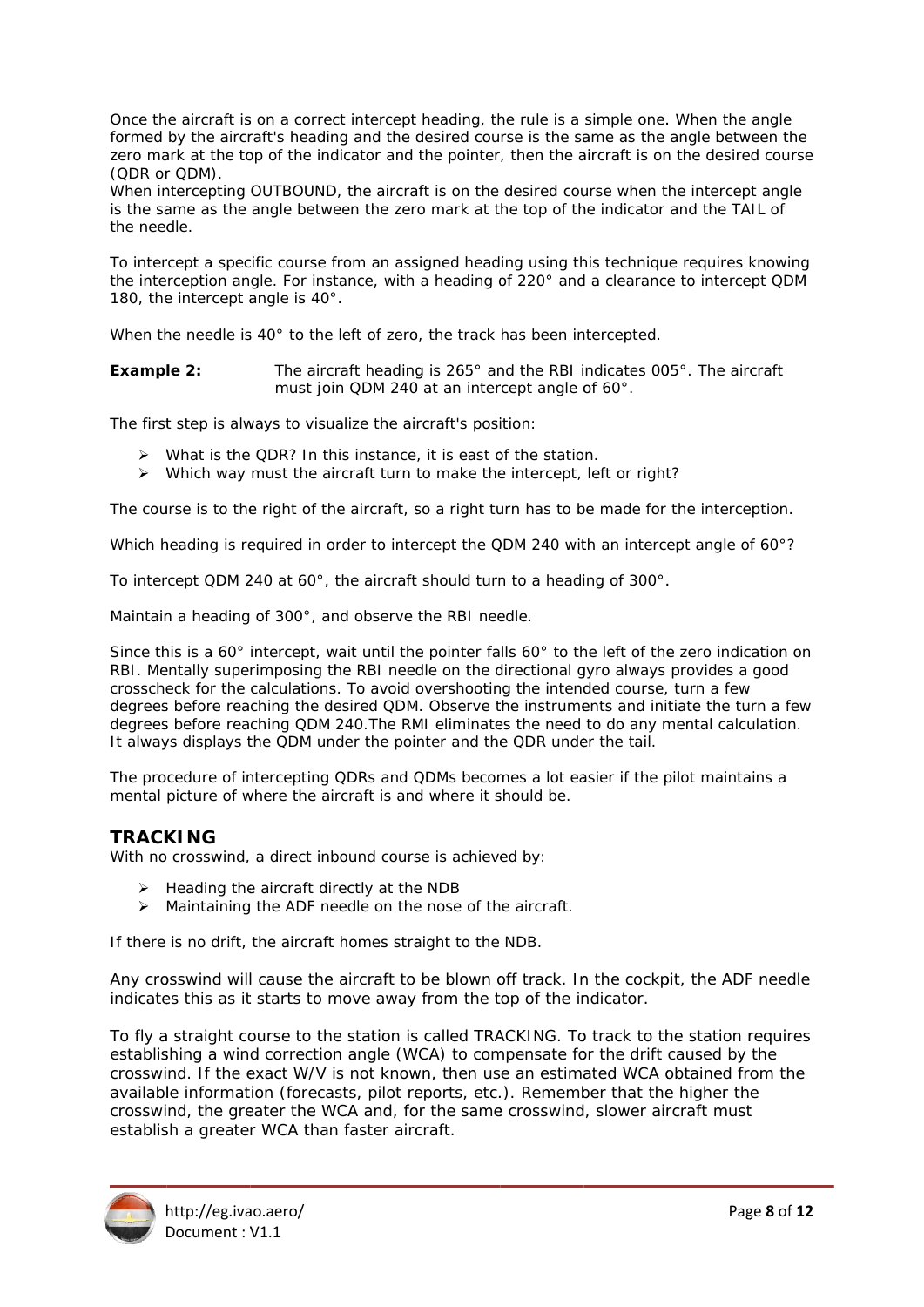Once the aircraft is on a course with a wind correction angle to compensate for drift, observe the instruments and look at where the crosswind is coming from and what the impact is on the a ircraft.

If the ADF needle indicates a constant relative bearing while maintaining a constant magnetic heading, the current wind correction angle is correct and the aircraft is tracking directly to or from the station. A wind correction angle that does not compensate for the present wind allows the aircraft to drift off course, and the ADF needle shows a gradually changin ng relative bearing.

If the head of the ADF needle moves to the right, it indicates that a turn to the right is necessary to maintain the course to the NDB and, conversely, if the head of the needle moves to the left, a left turn is required.

How large each correcting turn should be depends upon the deviation from the course. A simple method is to double the angle of bearing change. Observe that if the aircraft deviates  $10^{\circ}$  to the left, the needle has moved  $10^{\circ}$  to the right. Doubling the angle of bearing change simply means the pilot must alter the heading 20 degrees to the right.

Having regained the course, turn left by half of the correcting turn of 20°. In other words, turn left10° to maintain the track. This WCA should provide reasonable tracking.

In real life, the perfect track is difficult to achieve and the pilot makes a number of minor corrections to the heading, a technique known as bracketing the track.

The ADF needle becomes more and more sensitive as the aircraft nears the NDB station. Minor displacements to the left or right of the track cause larger and larger changes in the relative bearings and the QDM. When passing overhead the NDB, the ADF needle oscillates then moves toward the bottom of the dial and settles down. When close to the NDB, do not change heading. Maintain the heading until obtaining accurate readings on the outbound fight.

To facilitate the QDR calculations when tracking outbound, remember that the QDR is equal to the Magnetic Heading plus or minus the deflection of the tail of the needle. Suppose that the desired course outbound from an NDB is QDR 040 and the pilot estimates a WCA of 10° to the right to counteract the wind from the right.

To fix the QOR 040 in a no wind condition fly heading 040°. With a right crosswind that requires a10° WCA, the heading is 050°.

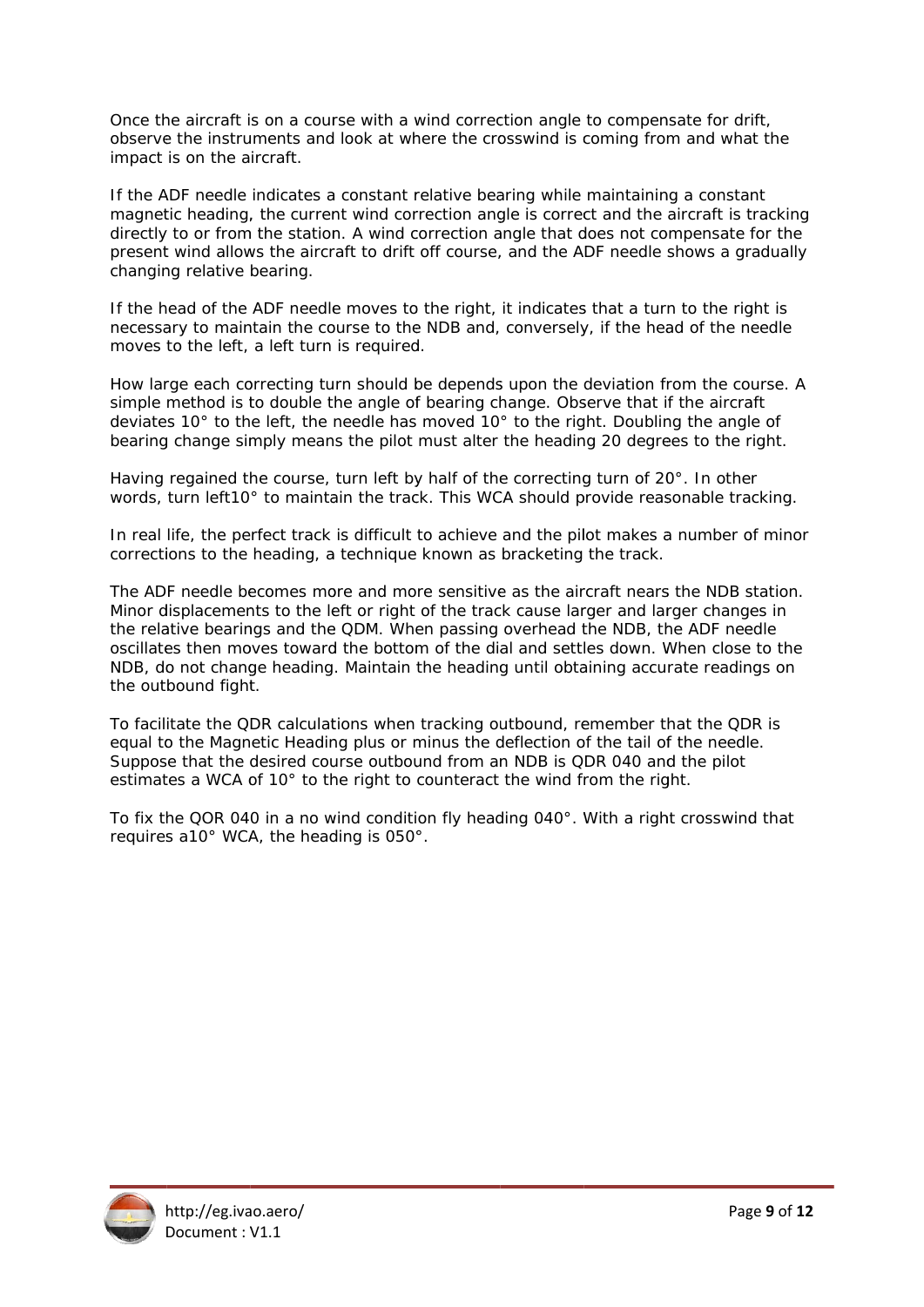# **Quickview: Headings and bearings**

| Q-code     |                                         | <b>Point of position</b>                                                                                        | Aircraft heading + ADF card |                   |
|------------|-----------------------------------------|-----------------------------------------------------------------------------------------------------------------|-----------------------------|-------------------|
|            |                                         | Aircraft:                                                                                                       | 340                         | <b>360: North</b> |
|            | Relative Bearing<br>ТO<br>The station   | ADF chart on Top<br>$(360^\circ)$<br>Relative bearing $= 245$<br>(arrow head point)                             |                             |                   |
|            |                                         | <b>Station:</b>                                                                                                 | 340                         | <b>360: North</b> |
|            | Relative Bearing<br><b>FROM</b>         | ADF chart on Top<br>$(360^\circ)$                                                                               |                             |                   |
|            | The station                             | QTE= reciprocal QUJ<br>True bearing $= 065$<br>(arrow tail point)                                               |                             |                   |
| <b>QDM</b> | Magnetic<br>bearing TO<br>the station   | Aircraft:<br>ADF chart on aircraft<br>heading<br>$QDM = QUJ + heading$<br>$QDM = 225$<br>(arrow head point)     | 340                         | 21N               |
| <b>QDR</b> | Magnetic<br>bearing FROM<br>the station | <b>Station:</b><br>ADF chart on aircraft<br>heading<br>QDR= reciprocal QDM<br>$QDR = 045$<br>(arrow tail point) | 340                         | 34L               |

| Q-code     |                                         | Point of position                                                                                                | + OBS NAV1<br><b>Aircraft heading</b> |  |
|------------|-----------------------------------------|------------------------------------------------------------------------------------------------------------------|---------------------------------------|--|
| <b>QDM</b> | Magnetic<br>bearing TO<br>the station   | Aircraft:<br>Turn OBS on Radial<br>intercept<br>until Perfect straight line<br>$ODM = 280$<br>(arrow head point) | 340                                   |  |
| <b>QDR</b> | Magnetic<br>bearing FROM<br>the station | Station:<br>Turn OBS on Radial<br>intercept<br>until Perfect straight line<br>$ODE = 100$<br>(arrow tail point)  |                                       |  |

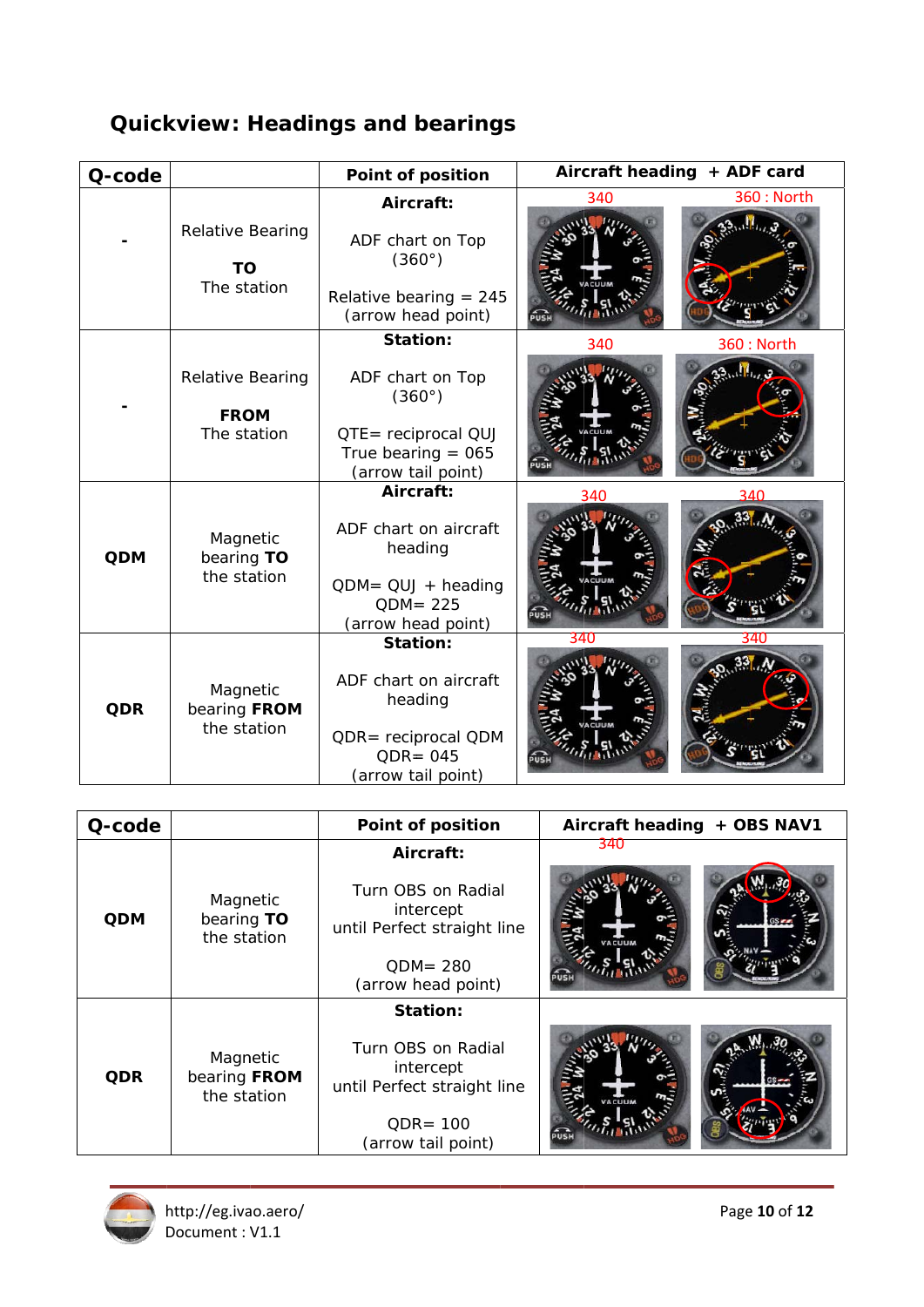| Q-code     |                                         | <b>Point of position</b>                         | Aircraft heading $= 340$             |
|------------|-----------------------------------------|--------------------------------------------------|--------------------------------------|
| <b>QDM</b> | Magnetic<br>bearing TO<br>the station   | Aircraft:                                        | <b>TRK 340 MAG</b><br>GS 238 TAS 237 |
|            |                                         | ADF chart on aircraft<br>heading (automatically) |                                      |
|            |                                         | $ODM = 245$<br>(arrow head point)                |                                      |
| <b>QDR</b> | Magnetic<br>bearing FROM<br>the station | Station:                                         | GS 238 TAS 237<br>TRK 340 MAG        |
|            |                                         | ADF chart on aircraft<br>heading (automatically) |                                      |
|            |                                         | $QDR = 065$<br>(arrow tail point)                | <b>TSR</b>                           |